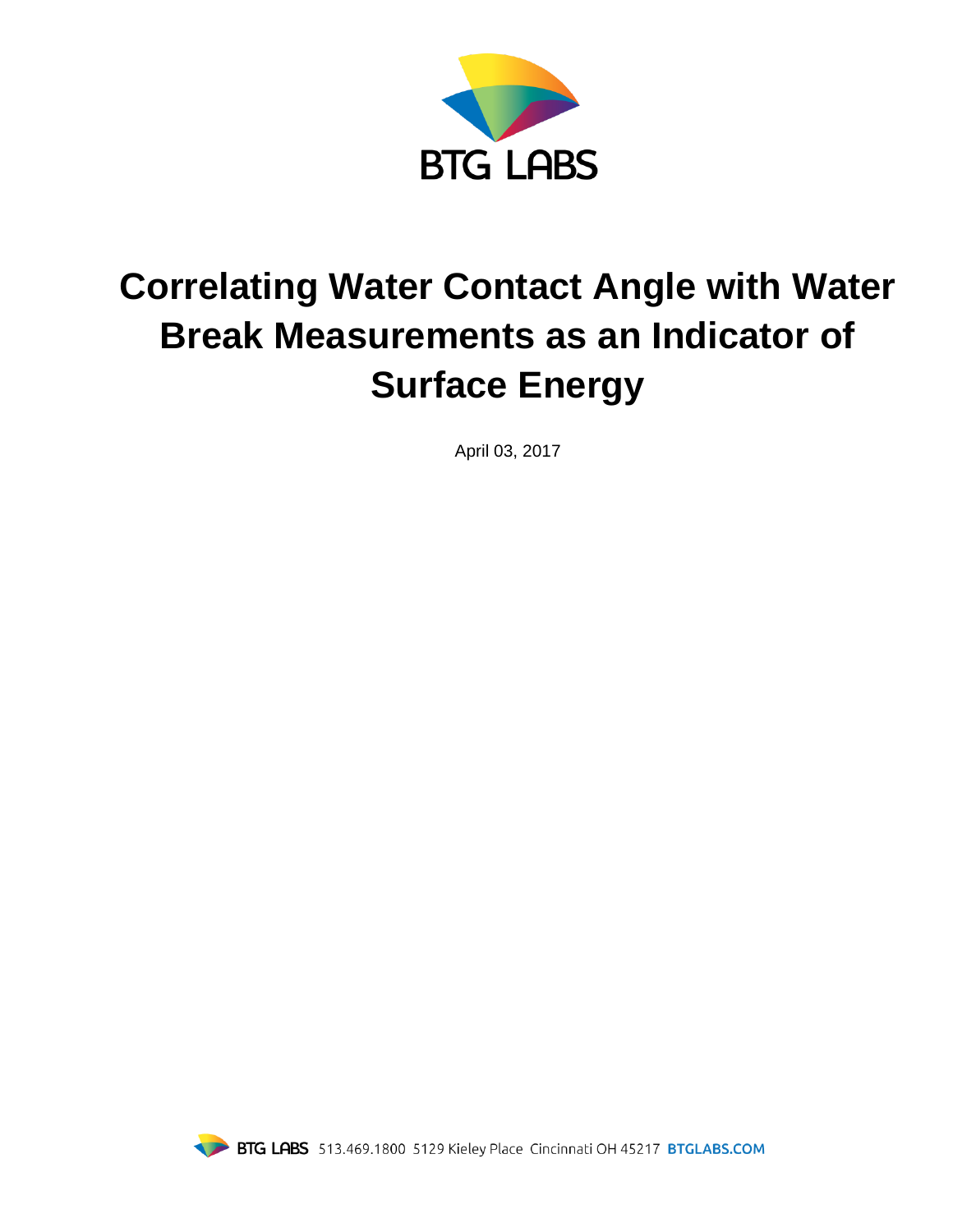#### **Introduction**

*Water break test:* This is a common pass/fail method used to evaluate surfaces for the presence of hydrophobic contaminants, which can be detrimental to adhesion of paint or an adhesive. It is a qualitative means of evaluating surface energy, which is directly related to surface cleanliness. In this test, a stream of water is visually evaluated as it flows over a surface. If it spreads out into a continuous, unbroken sheet, it indicates that the surface is substantially free of hydrophobic contaminants. If the surface is contaminated with low surface energy substances, the flowing water will not sheet uniformly over the surface but rather it will break into rivulets and tend to bead up (termed "water break").

Water break tests are not ideal as a quality control tool. They are messy: a relatively large amount of water is used which has to be removed and the component must be dried before coating or bonding. Cases of water break tests contaminating sensitive surfaces because of impure water or transfer of contaminants during the drying process are not uncommon. Because the result is only a binary 'water break free/not water break free,' it is unknown whether it is too sensitive for some applications or not sensitive enough.



**Figure 1.** Depiction of water break test results. Top portion of the panel displays a non-water break free surface (water beads up). Bottom portion displays a water break free surface (water spreads out).

*Water contact angle analysis:* Like a water break test, contact angles are sensitive to the top few molecular layers of a surface, the region that is responsible for adhesion. Unlike water break tests, water contact angle (WCA) measurements provide a rapid and quantitative measure of surface energy that can be directly and proportionally related to surface cleanliness and adhesion. A clean surface with high energy will display a low contact angle: the surface tension of the water droplet will be overcome by the energy of the surface and spread out (i.e. the water molecules are more strongly attracted to the high energy surface than to themselves). Conversely, a surface that is contaminated will display low surface energy and produce a high contact angle: the water molecules are more attracted to themselves than the surface, and the droplet will bead up. This is shown in Figure 2. The amount that the drop spreads out or beads up is quantified by the contact angle (the angle formed by the drop perimeter and the surface), and is directly proportional to the amount of contamination on the surface. As an example,

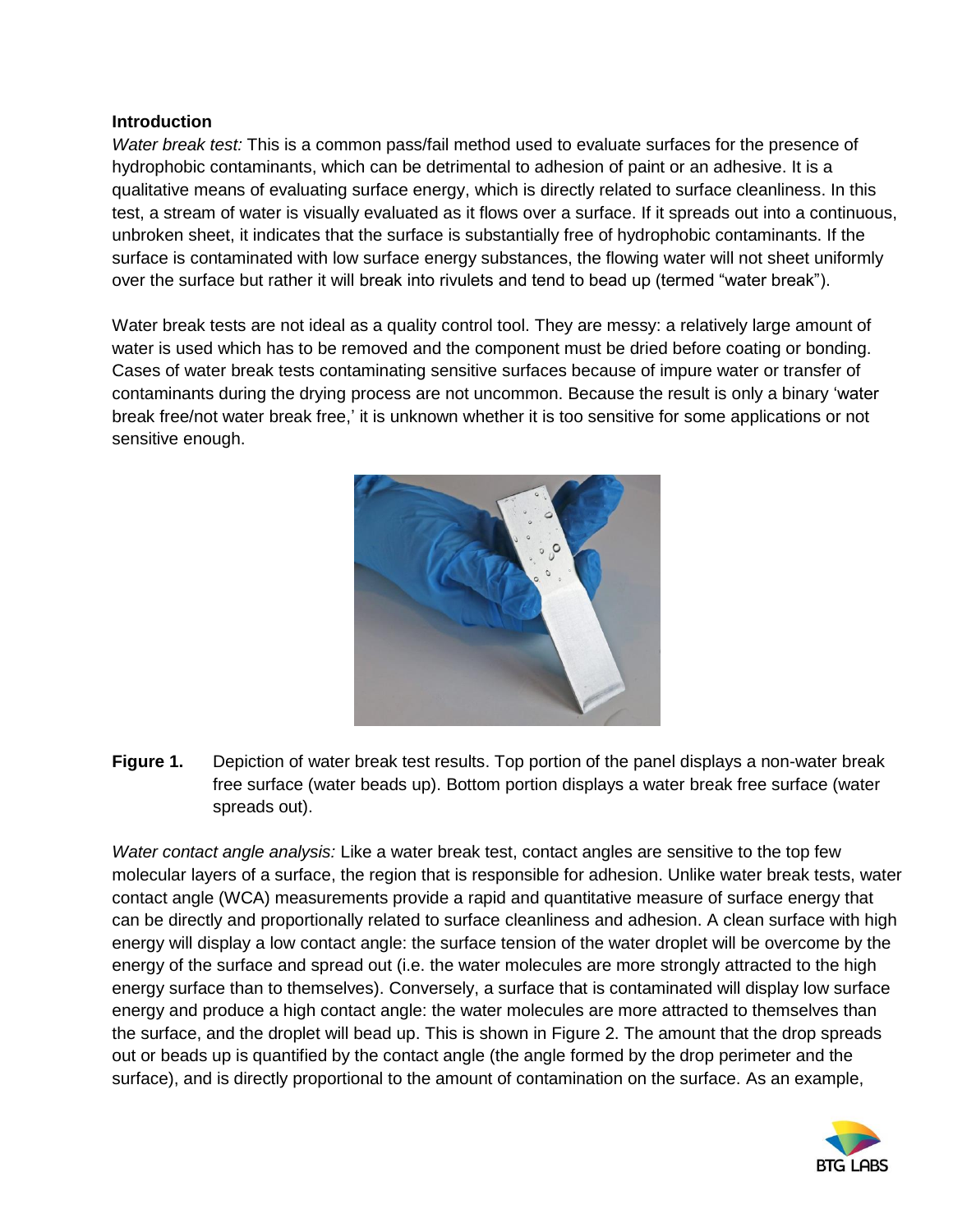Figure 3 shows the relationship of the contact angle of water to the amount of a silicone contaminant applied to a carbon fiber reinforced composite material surface.



**Figure 2.** Image on the left displays a low WCA indicative of a high-energy surface (clean). Image on the right displays a high WCA indicative of a low energy surface (contaminated, or otherwise not clean).



**Figure 3.** Quantitative relationship between the water contact angle and the amount of silicone contaminant on carbon fiber reinforced epoxy composite.

The BTG Labs Surface Analyst™ obtains these measurements in a couple of seconds, automatically interprets the data, and stores the data in an easily retrievable form for documentation of process control and quality. Because of the proportional nature of water contact angle measurements to surface quality, and because they are sensitive to amounts of contamination that are well below those that can cause adhesion issues, these measurements can catch process drifts *before* they result in product quality issues. This white paper explores the relationship between the water contact angle (as determined using the Surface Analyst) and a water break test performed according to ASTM standard procedure and contrasts the quantitative sensitivity of contact angle measurements with the binary nature of the water break test.

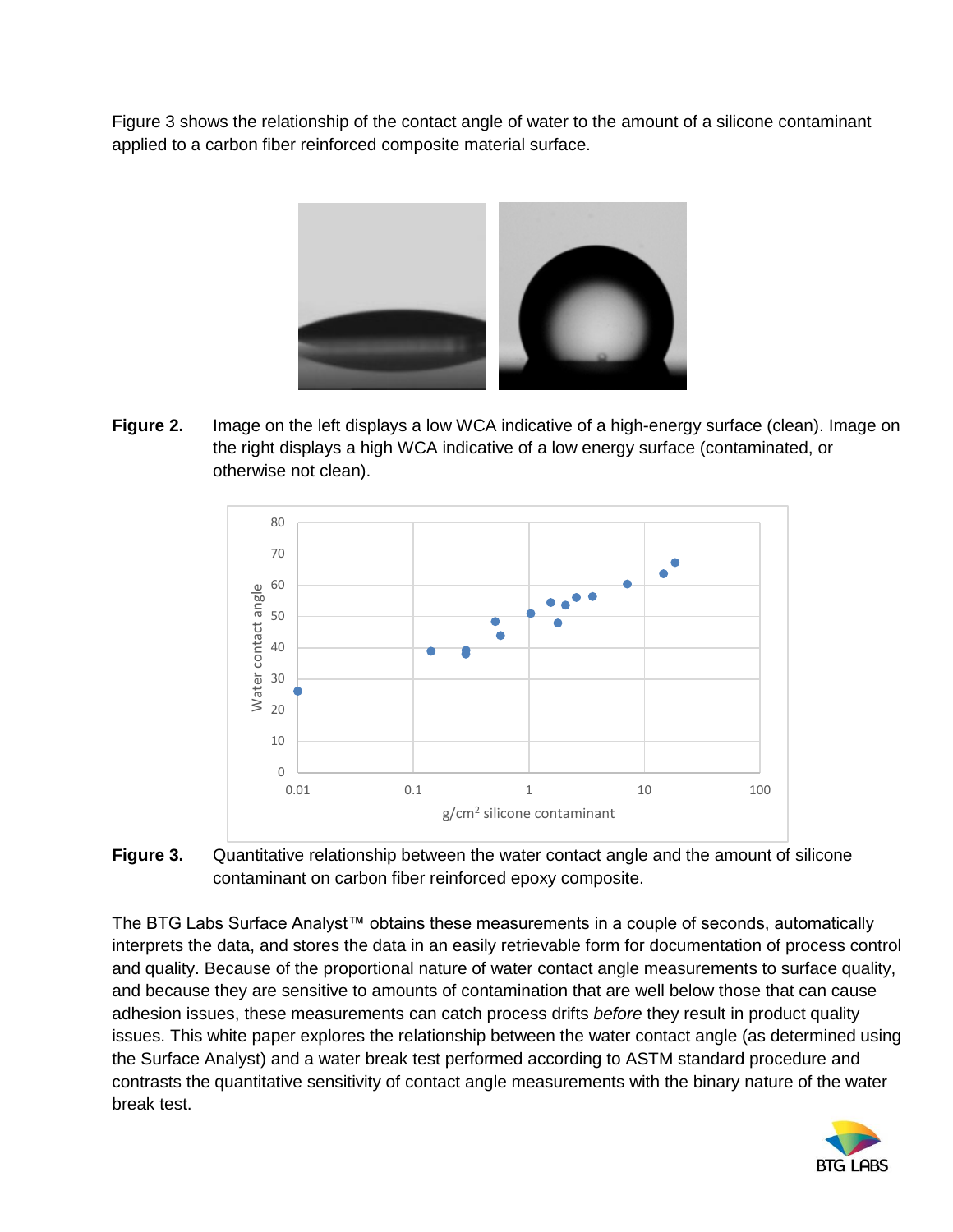### **Experimental**

Peel ply composite laminates utilized for this study were peeled and in some cases immediately contaminated with various amounts of siloxane mold release. The surface energies of these laminates were then characterized using two methods: 1) WCA measurements via BTG Labs Surface Analyst, and 2) the water break test. For this study, the water break test was performed by applying distilled water to composite laminate surfaces via a spray bottle.

## **Results**

Both water break and water contact angle showed correlation to contamination level. Figure 4 shows the water contact angle correlation to contamination level. The higher the contamination level, the higher the contact angle which indicates a low surface energy and poorly cleaned surface. Figure 5 shows the results from the water break test. While the interpretation of the results is somewhat subjective, it appears clear that 12 µg/cm<sup>2</sup> of the siloxane contaminant produced a surface that was no longer water break free. This value is indicated on Figure 4 by the vertical red line, and shows the quantitative sensitivity of the water contact angle measurement to levels of contamination well below those that result in a non-water break free surface. It is interesting and perhaps significant that 10μg/cm<sup>2</sup> or less of this contaminant has been found in other studies to be the threshold detrimental level to structural adhesive bonds on aerospace composite materials.



**Figure 4.** WCA response as a function of siloxane contamination level. Each point represents an average of 15 measurements.